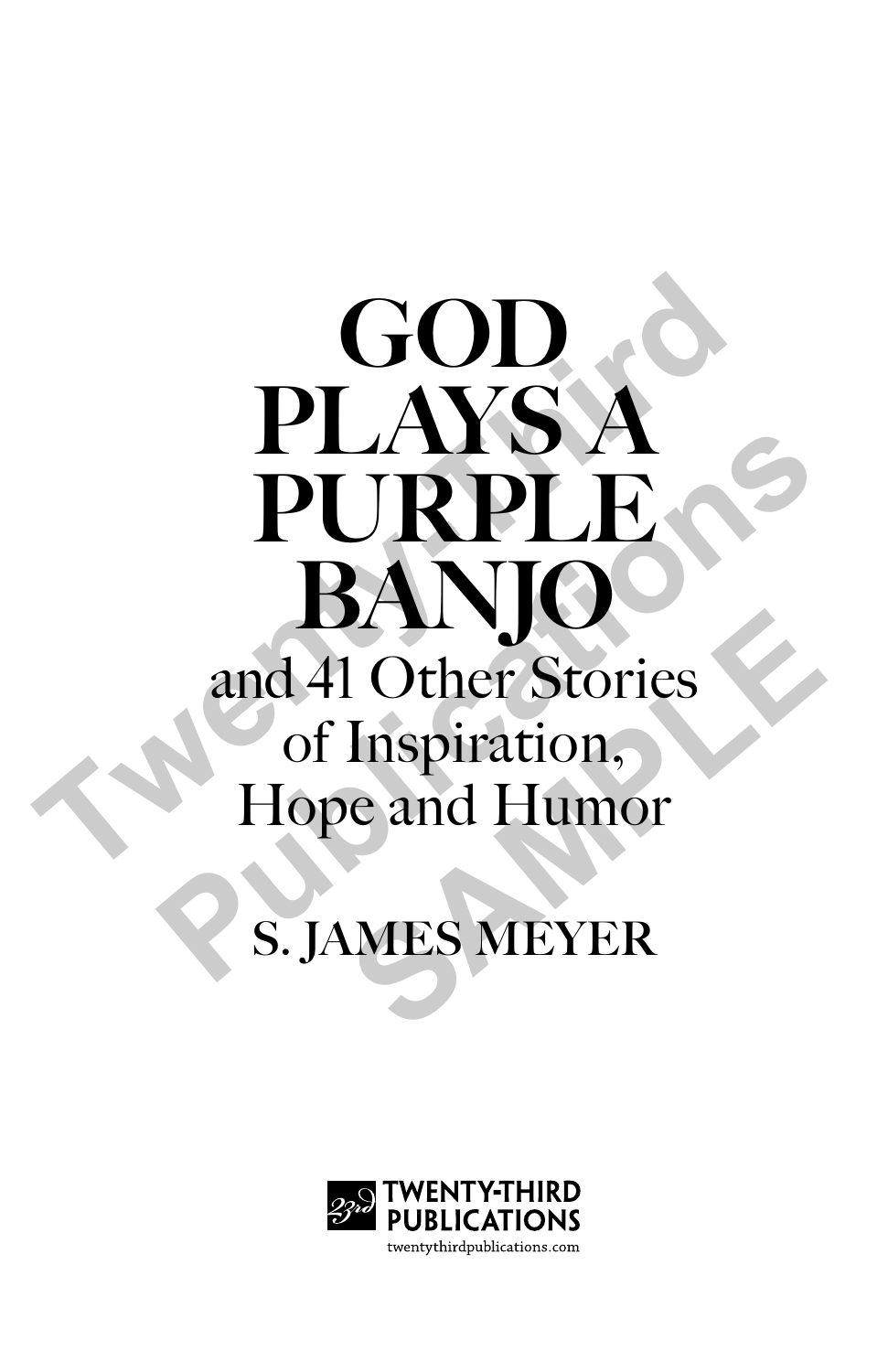# In gratitude for my parents, **Ron and Judy Meyer,** IN GRATITUDE FOR MY PARENTS,<br> **RON AND JUDY MEYER,**<br>
THE OAKEN STOCK FROM<br>
WHICH I WAS HEWN,<br>
WHICH I WAS HEWN,<br>
NEWSPY-THIRD PUBLICATIONS<br>
One Montauk Avenue, Suite 200<br>
New London, CT 06320

the oaken stock from which I was hewn.

#### **Twenty-Third Publications**

One Montauk Avenue, Suite 200 New London, CT 06320 (860) 437-3012 or (800) 321-0411 www.twentythirdpublications.com WHICH I WAS HEW N<br>
MONTE LATER PUBLICATIONS<br>
TENTY-THIRD PUBLICATIONS<br>
MONTALK Avenue, Suite 200<br>
London, CT 06320<br>
AVENUE DU 9. S. James Meyer. All rights reserved. No part of this<br>
wright © 2019 S. James Meyer. All right

Copyright © 2019 S. James Meyer. All rights reserved. No part of this publication may be reproduced in any manner without prior written permission of the publisher. Write to the Permissions Editor. **SAMPLE CONS**<br>
SAMPLE 200<br>
SAMPLE 200<br>
SAMPLE CONS<br>
SAMPLE CONSIDER THE SAMPLE CONSIDER THE SAMPLE CONSIDER THE SAMPLE CONSIDER THE SAMPLE CONSIDER THE SAMPLE CONSIDER THE SAMPLE CONSIDER THE SAMPLE CONSIDER SAMPLE CONSIDE

Cover photo: © iStockphoto.com / RapidEye

ISBN: 978-1-62785-442-9 Library of Congress Control Number: 2018962303 Printed in the U.S.A.



A division of Bavard, Inc.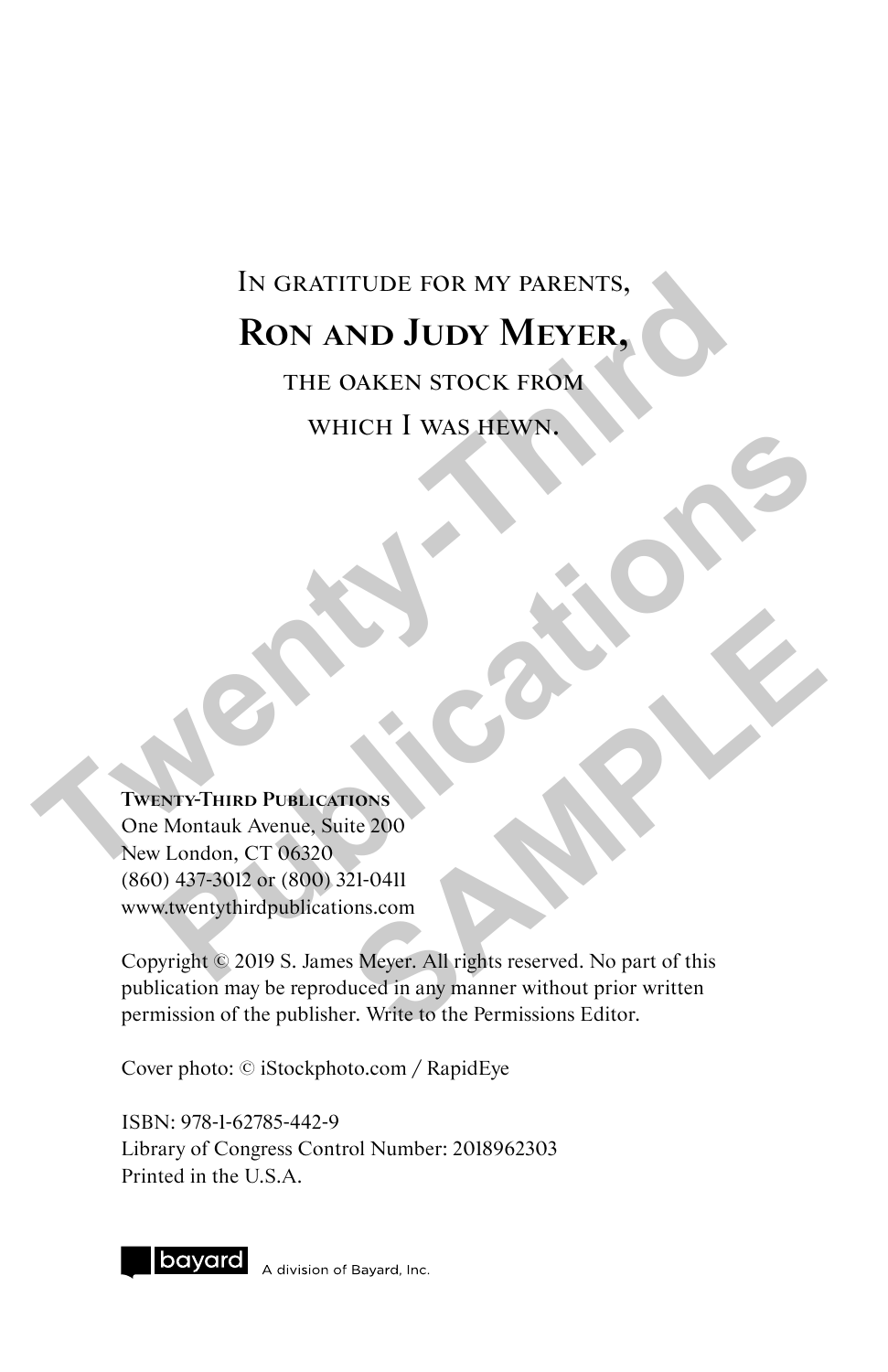### CONTENTS

| <b>PART 1: PREPARATION</b> |
|----------------------------|
|                            |
|                            |
|                            |
|                            |
|                            |
|                            |
|                            |
|                            |
| PART 2: CELEBRATION        |
|                            |
|                            |
|                            |
|                            |
|                            |
|                            |
|                            |

| PART 2: CELEBRATION                    |  |
|----------------------------------------|--|
|                                        |  |
| XXXL Gratitude with Matching Socks  27 |  |
|                                        |  |
|                                        |  |
|                                        |  |
|                                        |  |
|                                        |  |
| <b>PART 3: CONSIDERATION</b>           |  |

#### **PART 3: CONSIDERATION**

| Planting Radishes, Expecting Daisies 46 |  |
|-----------------------------------------|--|
|                                         |  |
|                                         |  |
|                                         |  |
|                                         |  |
|                                         |  |
|                                         |  |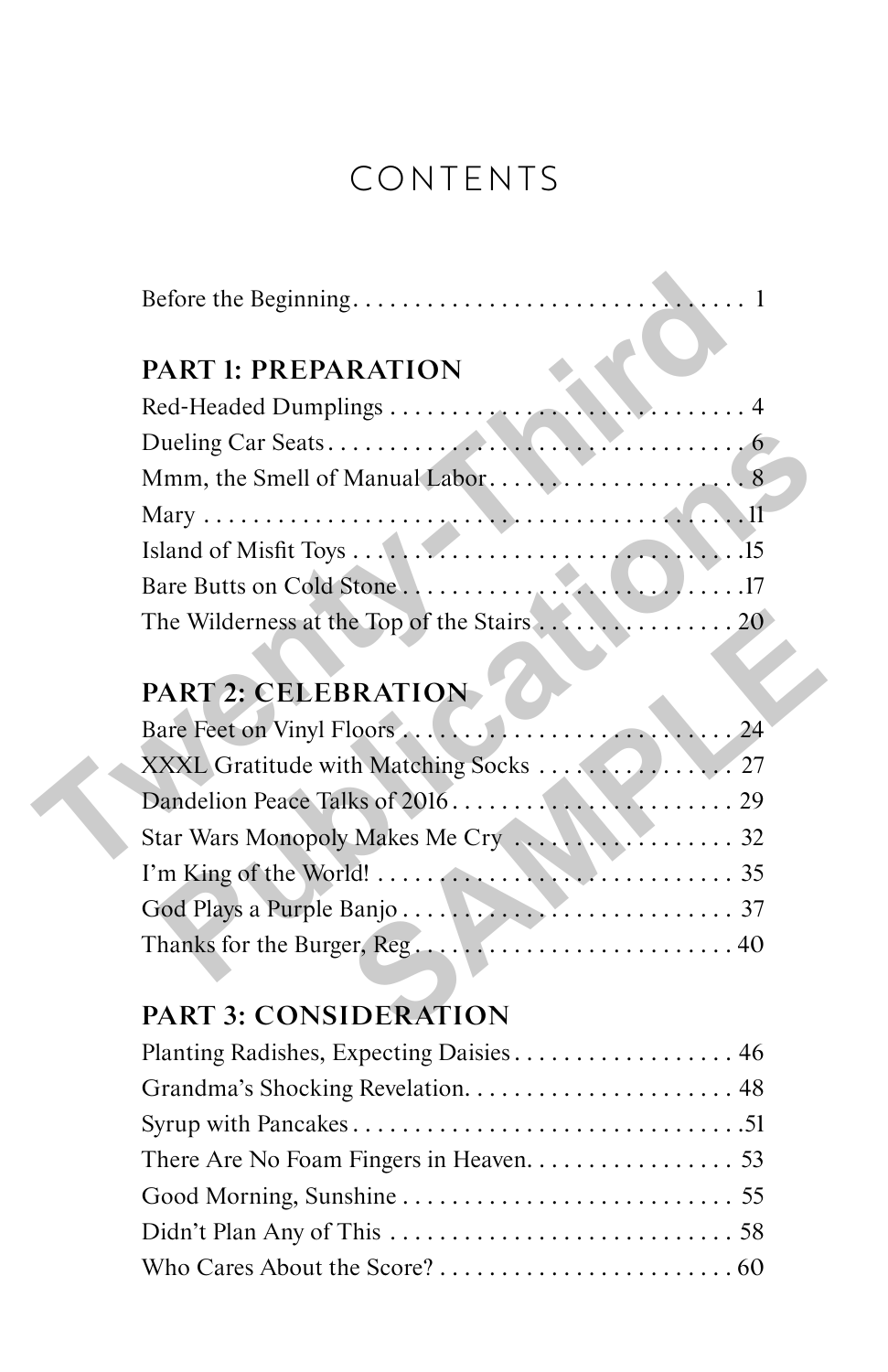#### **PART 4: EXAMINATION**

| I Don't Want to Be Your Dreamboat |  |
|-----------------------------------|--|

#### **PART 5: JUBILATION**

| I Don't Want to Be Your Dreamboat                      |  |
|--------------------------------------------------------|--|
|                                                        |  |
| <b>PART 5: JUBILATION</b>                              |  |
|                                                        |  |
|                                                        |  |
|                                                        |  |
| Blessed Are the Fumbling, Bumbling, and Stumbling $91$ |  |
|                                                        |  |
|                                                        |  |
|                                                        |  |
|                                                        |  |
| <b>PART 6: CONTEMPLATION</b>                           |  |
|                                                        |  |
|                                                        |  |
|                                                        |  |
|                                                        |  |

## **PART 6: CONTEMPLATION**

| Blessed Are the Fumbling, Bumbling, and Stumbling 91 |
|------------------------------------------------------|
|                                                      |
|                                                      |
|                                                      |
|                                                      |
| <b>PART 6: CONTEMPLATION</b>                         |
|                                                      |
|                                                      |
|                                                      |
|                                                      |
| Ron and Judy—What a Couple of Characters 114         |
|                                                      |
| The Woman Who Slows the Earth  120                   |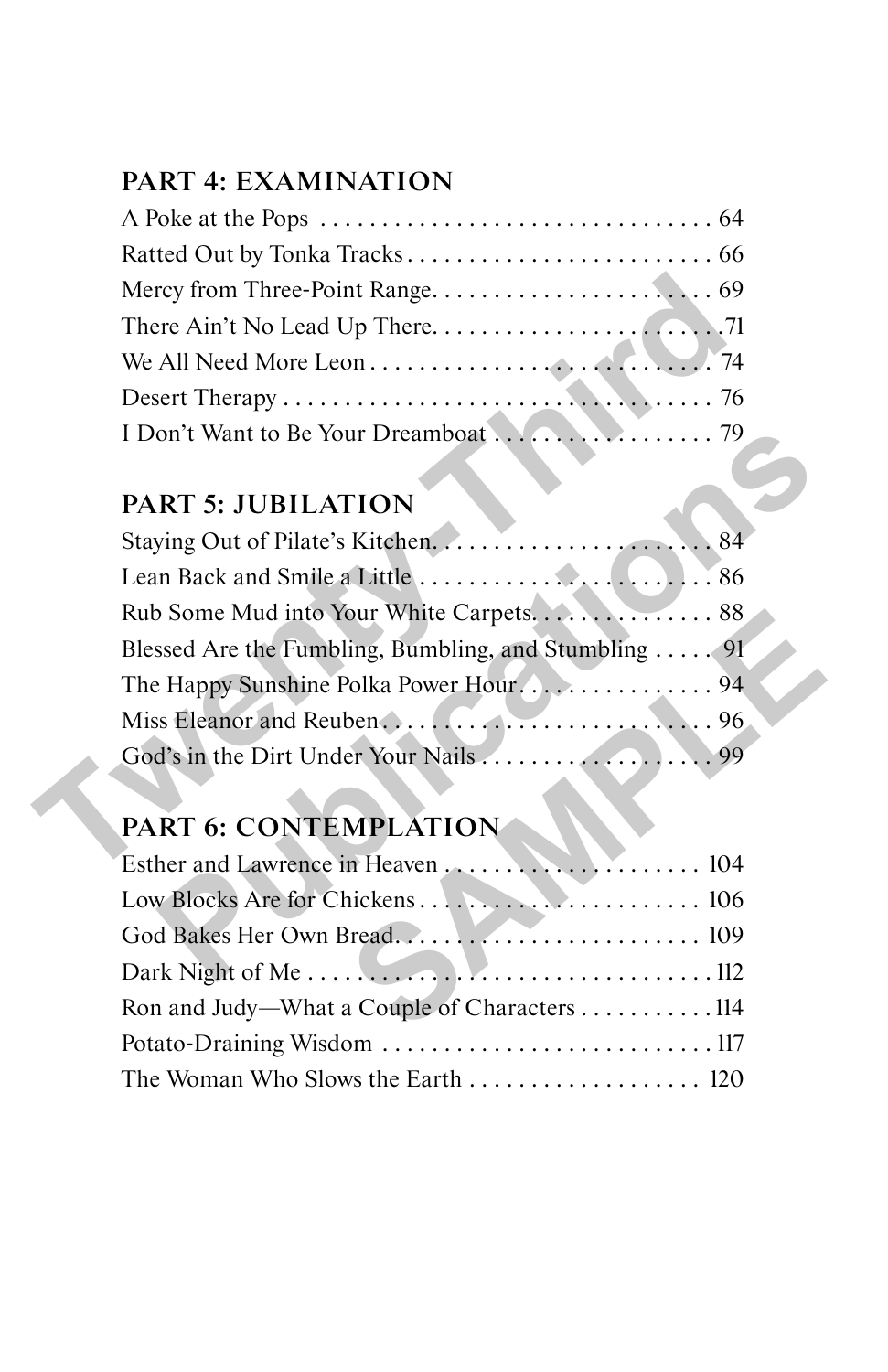### BEFORE THE BEGINNING

hree hundred fifty-three high school students sat on folding chairs in the gym. Some yawned. A few got a little rowdy. No one wanted to be there except for the handful who were really into religion. An all-school Mass had on folding chairs in the gym. Some yawned. A few got a little rowdy. No one wanted to be there except for the handful who were really into reliwas asked to remain while the principal walked to the microphone and introduced a guest speaker.

The students all knew who he was. Percy Walsch owned and operated Spirit Haus, a liquor store on the east side. He was a big supporter of the school and sent birthday cards to each of the seniors when they turned eighteen, along with a coupon to save ten percent on "graduation supplies." It was 1981, and the legal drinking age was eighteen, so no one bothered to give this practice a second thought. Actually, a couple of years later, the state legislature did give it a second thought and moved the legal drinking age to twenty-one. Percy still sent cards and coupons to all the seniors, but the new coupons noted that Spirit Haus also sold ice and soda. Three hundred fifty-three high school students sat on folding chairs in the gym. Some yawned. A few got a little rowdy. No one wanted to be there except for the handful who were really into religion. An all-school Mass had few got a little rowdy. No one wanted to be there<br>except for the handful who were really into reli-<br>ion. An all-school Mass had just concluded, but everyone<br>as asked to remain while the principal walked to the micro-<br>hone knew who he was. Percy Walsch owned<br>Haus, a liquor store on the east side. He<br>of the school and sent birthday cards to<br>when they turned eighteen, along with a<br>percent on "graduation supplies." It was<br>rinking age was eighte

Percy lowered the microphone about eleven inches and cleared his throat: "Before I begin speaking, I'd like to say something." That's all I remember from that day. I recall nothing about the Mass or about Percy Walsch's message to the students. I only remember his grammatical snafu, which informed us that once he began speaking, he would have nothing to say.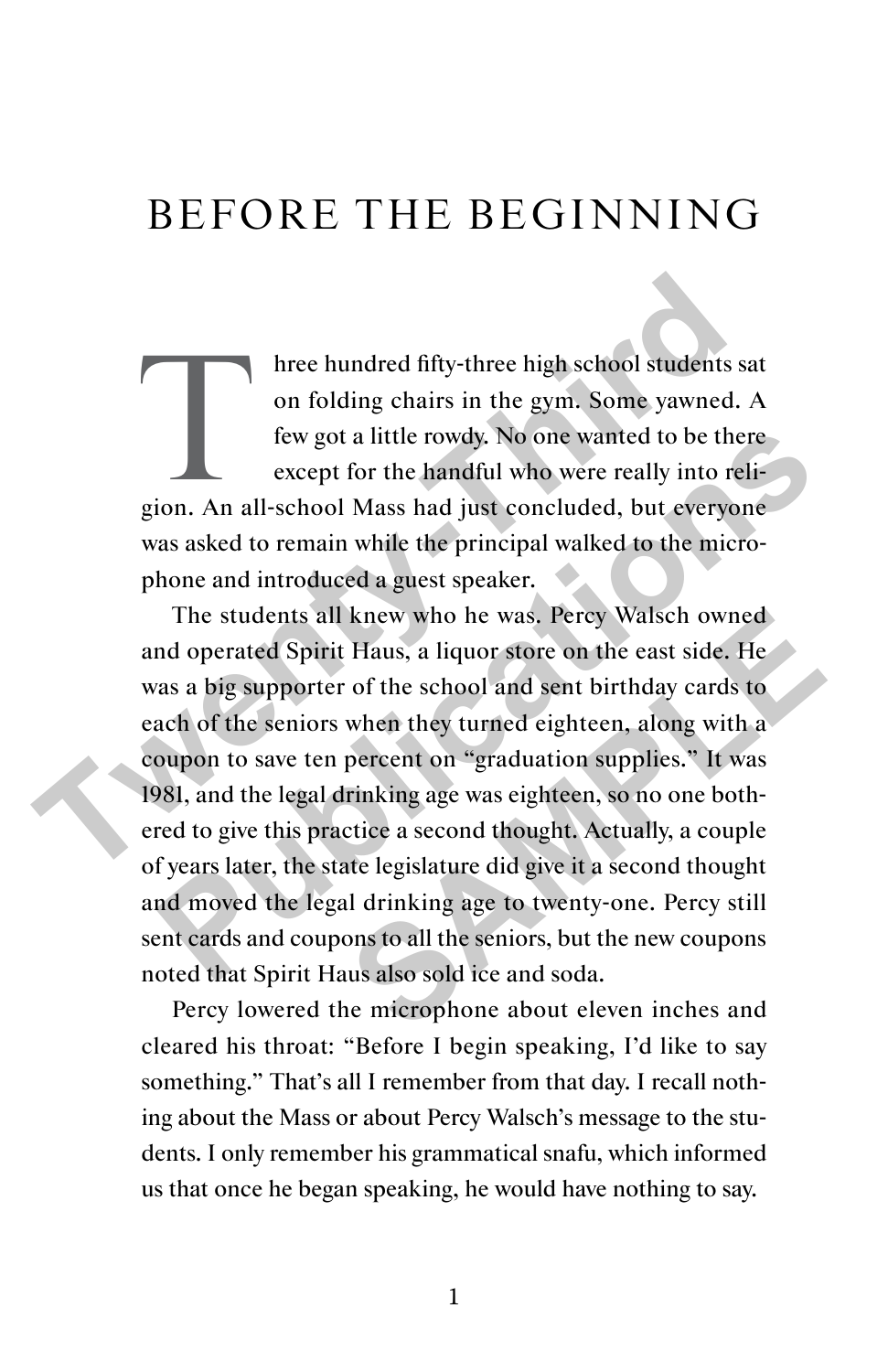This was the church of my youth—honest and sincere, yet often confused and searching for something to say. It meant well, but we could never be sure if it was serving the people or itself. We sat in chairs because we were told to, registering little beyond the ironies and contradictions. As a result, I believe many of us became observers rather than participants. We didn't reject faith, we just didn't connect with the church. We were searching for meaning and direction in this life while our pastors and religion teachers were telling us to worry about the next life.

Somehow along the way, wise people introduced me to a deeper concept of faith, a church that, like the incarnation of Jesus himself, unifies the ideas of heaven and earth. I wrote this book in that spirit. The division between sacred and secular, I wholeheartedly believe, is false and dangerous. Each breath, each moment, each person is a sacred revelation of God among us. Hopefully, these stories will illuminate just how extraordinary your ordinary days are, how very sacred each breath, each moment, and each person is. the beyond the ironies and contradictions. As a result, I believe<br>many of us became observers rather than participants. We<br>didn't reject faith, we just didn't connect with the church. We<br>were searching for meaning and dire tors and religion teachers were telling us to worry about<br>next life.<br>Somehow along the way, wise people introduced me to a<br>per concept of faith, a church that, like the incarnation of<br>us himself, unifies the ideas of heave

Authors often advise readers on how to read a book such as this. They'll suggest you read one story a day and then meditate on its application in your life, sometimes giving you selfguided reflection questions. I'm not going to do that. Skip around, start in the back, draw numbers randomly, devour it like a bucket of popcorn, or sip it like hot tea. It's organized by seasons, so some stories may seem more relevant at certain times than others, but life isn't as tidy as a church calendar. We often experience moments of incarnation on Monday, the deserts of Lent on Wednesday, and the joy of resurrection on Friday, all in the same week. I. The division between sacred and sec-<br>y believe, is false and dangerous. Each<br>, each person is a sacred revelation of<br>fully, these stories will illuminate just<br>ur ordinary days are, how very sacred<br>nent, and each person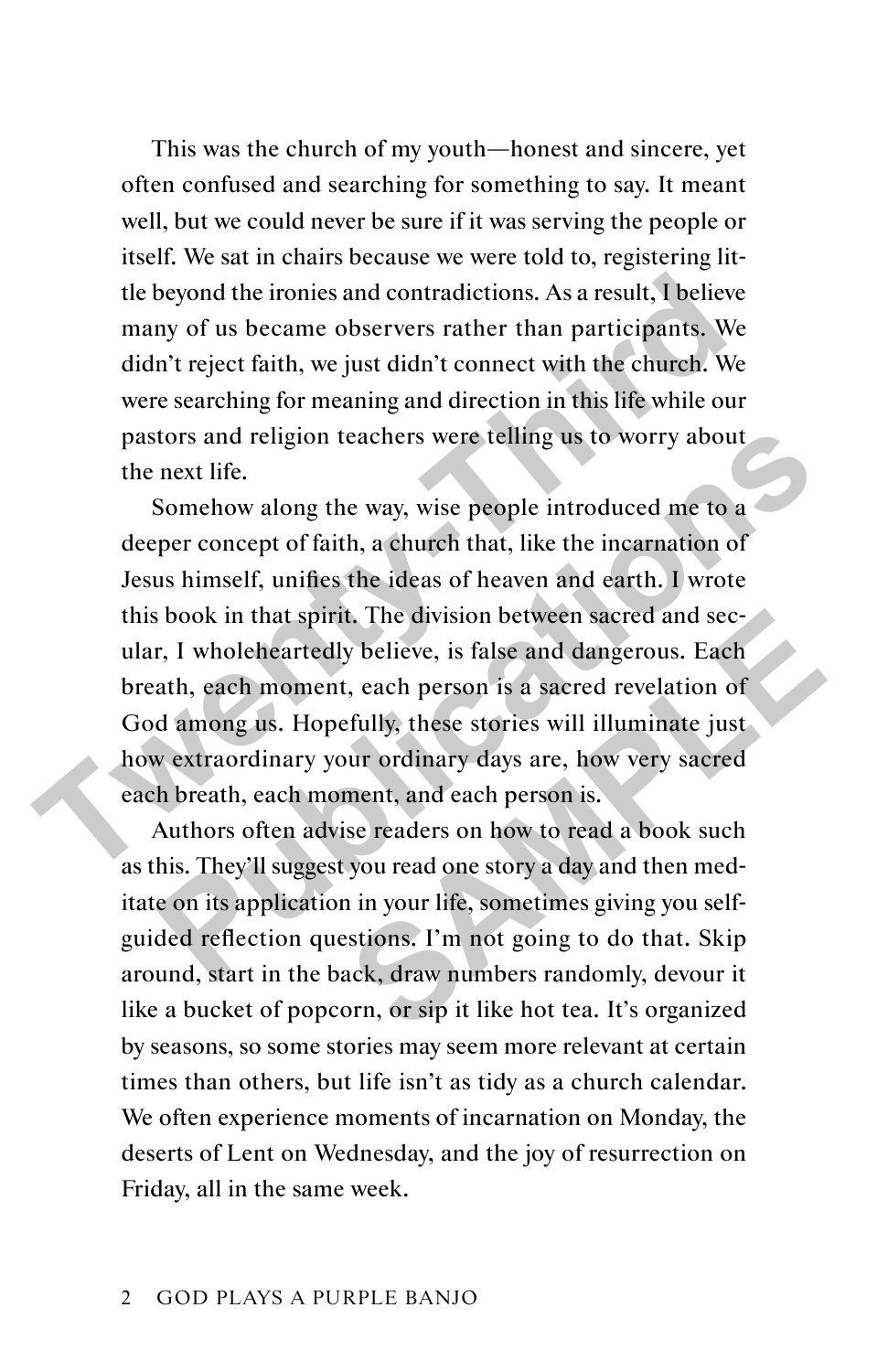## *Part One*

# preparation Part One PREPARATION PREPARATION 65

SAMPLE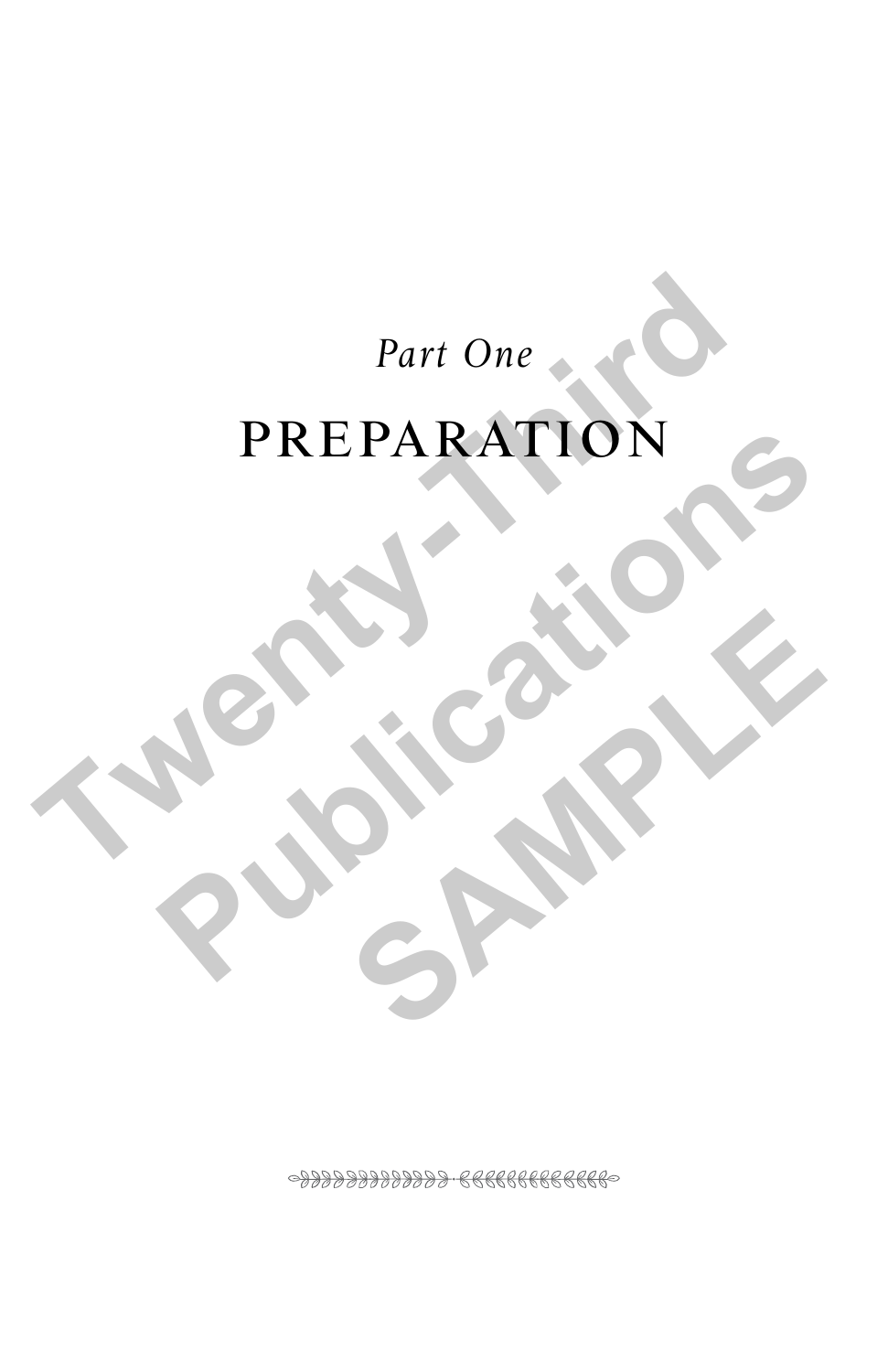# **Red-Headed Dumplings**

Odelia Meyer made the world's best red-headed dumplings. At least that's what everyone claimed. I can't say for sure because I've never tasted anyone else's red-headed dumplings. Nor would I want to. For those unfamiliar with rural German culinary arts, red-headed dumplings are pretty much deep-fried bread/egg balls smothered in gravy. There is so much simultaneously right and wrong with the whole idea. Anytime you deep fry anything and pour gravy over it, you've entered the conceptual tension between good and evil. If Jesus and Lucifer ever had dinner together, I imagine there would be red-headed dumplings on the table. And probably Lambrusco. It's the sort of thing that levels the playing field because everyone is equally confused about whether or not it's OK. ODELIA MEYER MADE THE WORLD'S BEST RED-HEADED DUMPLINGS. At least that's what everyone claimed. I can't say for sure because I've never tasted anyone else's red-headed dumplings. Nor would I want to. For those unfamiliar w rman culinary arts, red-headed dumplings are pretty much<br>p-fried bread/egg balls smothered in gravy. There is so<br>ch simultaneously right and wrong with the whole idea.<br>time you deep fry anything and pour gravy over it, you

Growing up, they were *the* staple of every extended Meyer family event. After Grandma passed away, the women in the family politically maneuvered to identify who would prepare the dumplings. Actually, I don't know that for sure. I might be making it up. But I want to believe that making the redheaded dumplings for a large extended family gathering was both a privilege and a curse. This is a family of over seventy good-natured, wise-cracking, opinionated people. If they disapproved of something, they would tell you everything wrong with it. If they approved of something, they would still tell you everything wrong with it, but they'd smile more. inner together, I imagine there would be<br>on the table. And probably Lambrusco.<br>at levels the playing field because every-<br>d about whether or not it's OK.<br>were the staple of every extended Meyer<br>randma passed away, the wome

Everyone in the family agreed that the red-headed dumplings were delicious, but I don't honestly know if they were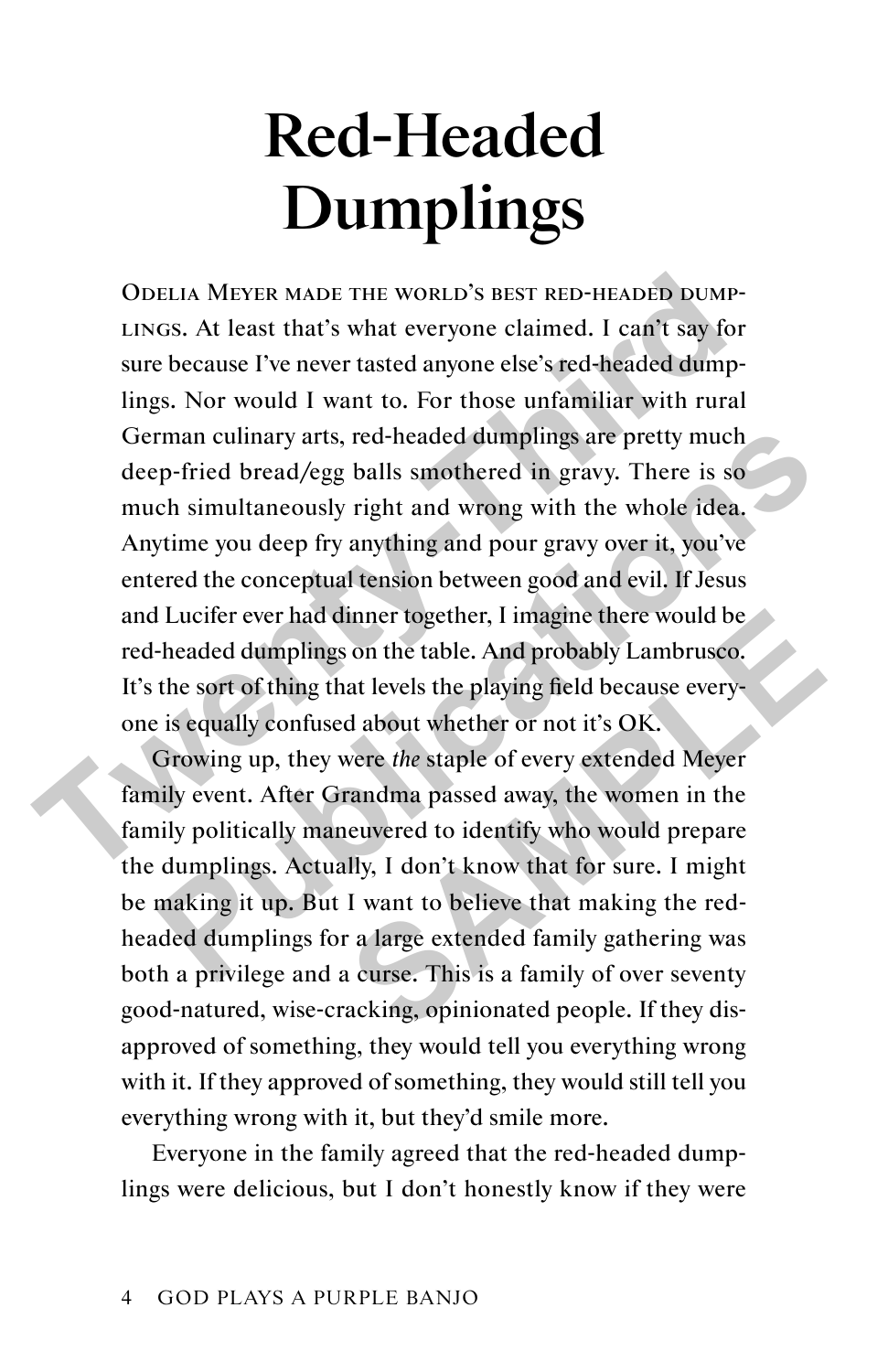agreeing in fact or idea. In fact, they were good, but they weren't oh-my-God-the-world-can-stop-spinning good. They certainly weren't worth the level of praise ladled upon them by people who ordinarily save praise for draft horses. It's the memory of Grandma and a deep reverence for how much she valued large family meals that made them delicious. Redheaded dumplings place Grandma directly in our midst. You can feel her. It is as though she is within you and all around you. Her story is our story.

Eucharist is like this. It's not going to mean a whole lot if we don't know Christ. I don't mean know of him or know about him. I mean really know Christ. Red-headed dumplings have meaning because of who Grandma was and what values she passed to us. Eucharist has meaning because of who Christ is. If it wasn't for everything he said and did, everything he brought to the very first Eucharist, there would be nothing sacred about any of this. It all would have been forgotten long ago. memory of Grandma and a deep reverence for how much<br>she valued large family meals that made them delicious. Red-<br>headed dumplings place Grandma directly in our midst. You<br>can feel her. It is as though she is within you and bu. Her story is our story.<br>
Eucharist is like this. It's not going to mean a whole lot if we<br>
on't know Christ. I don't mean know of him or know about<br>
im. I mean really know Christ. Red-headed dumplings have<br>
neaning bec

So what did Jesus bring? Well, he brought everything and laid it all on the table. He said, listen, we're not going to experience God's kingdom unless we pour our hearts into it. Here, I'll go first. Now it's your turn. You do the same. ist has meaning because of who Christ is.<br>hing he said and did, everything he brought<br>arist, there would be nothing sacred about<br>ld have been forgotten long ago.<br>s bring? Well, he brought everything and<br>e. He said, listen,

I think he's still waiting for us to go.

The Catholic Liturgy of the Eucharist begins with the Offertory for a reason. This is the bold statement of what we're willing to lay on the table to experience God's kingdom. What's it worth to us? Jesus showed us what he was willing to ante up. His body and his blood. And then he went out and did it.

The preparation question we face is, how much of our own blood, sweat, and tears are we putting into the cup? Eucharist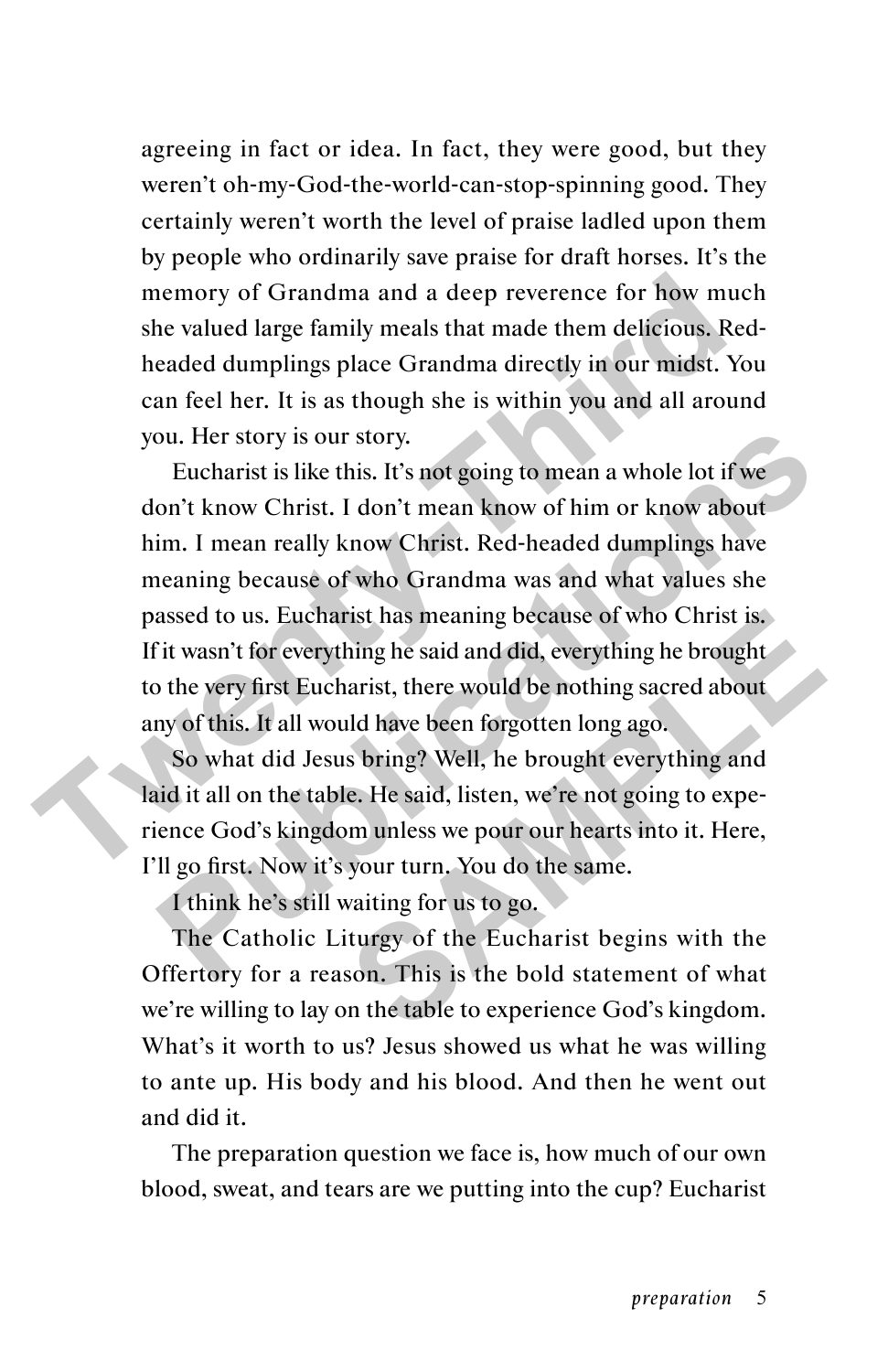has very little meaning if we're holding any part of ourselves back. Bring it all, Jesus says. Pour your heart out…your hopes, your dreams, your struggles, your pains, your joy, your deepfried emptiness, and then smother it all in the gravy of love. Lay it all on the table so that the Holy Spirit can come upon it and turn it all into the body of Christ.

## **Dueling Car Seats**

I was quite sure I had life figured out. After all, at twentyfive, I had my first good job, a cute wife on my arm, and I was living the lyrics of John Mellencamp—*driving around with the car top down and the radio on*. If self-satisfied smugness is a sin, I was its dark prince. Michelle and I would notice people our age with children, and we'd snicker at their doublebarrel strollers and dueling car seats. No thank you. We were living large. Lay it all on the table so that the Holy Spirit can come upon it<br>and turn it all into the body of Christ.<br><br>
Twas quire suce I Hap LIFE FIGURED OUT. After all, at twenty-<br>
I was quire suce I Hap LIFE FIGURED OUT. After all, **PUBLIME CAT SCALS**<br> **PUCLIME CAT SCALS**<br>
As quire soke I had Life Figure D our. After all, at twenty-<br>
i, I had my first good job, a cute wife on my arm, and I<br>
living the lyrics of John Mellencamp—*driving around with*<br> D LIFE FIGURED OUT. After all, at twenty-<br>
bod job, a cute wife on my arm, and I<br>
f John Melleneamp—*driving around with*<br> *e radio on*. If self-satisfied smugness is a<br>
ce. Michelle and I would notice people<br>
n, and we'd

And then one Sunday afternoon, we were at our favorite ice cream shop and I noticed Michelle was looking past me with a strange gaze in her eyes. I peered over my shoulder and saw an infant giggling in its mother's arms. I turned back. Michelle's iron-melting eyes were now fixed on me. By the time my head stopped spinning, I was at the car dealership trading in my freedom for a cherry-red minivan with built-in juice-box holders.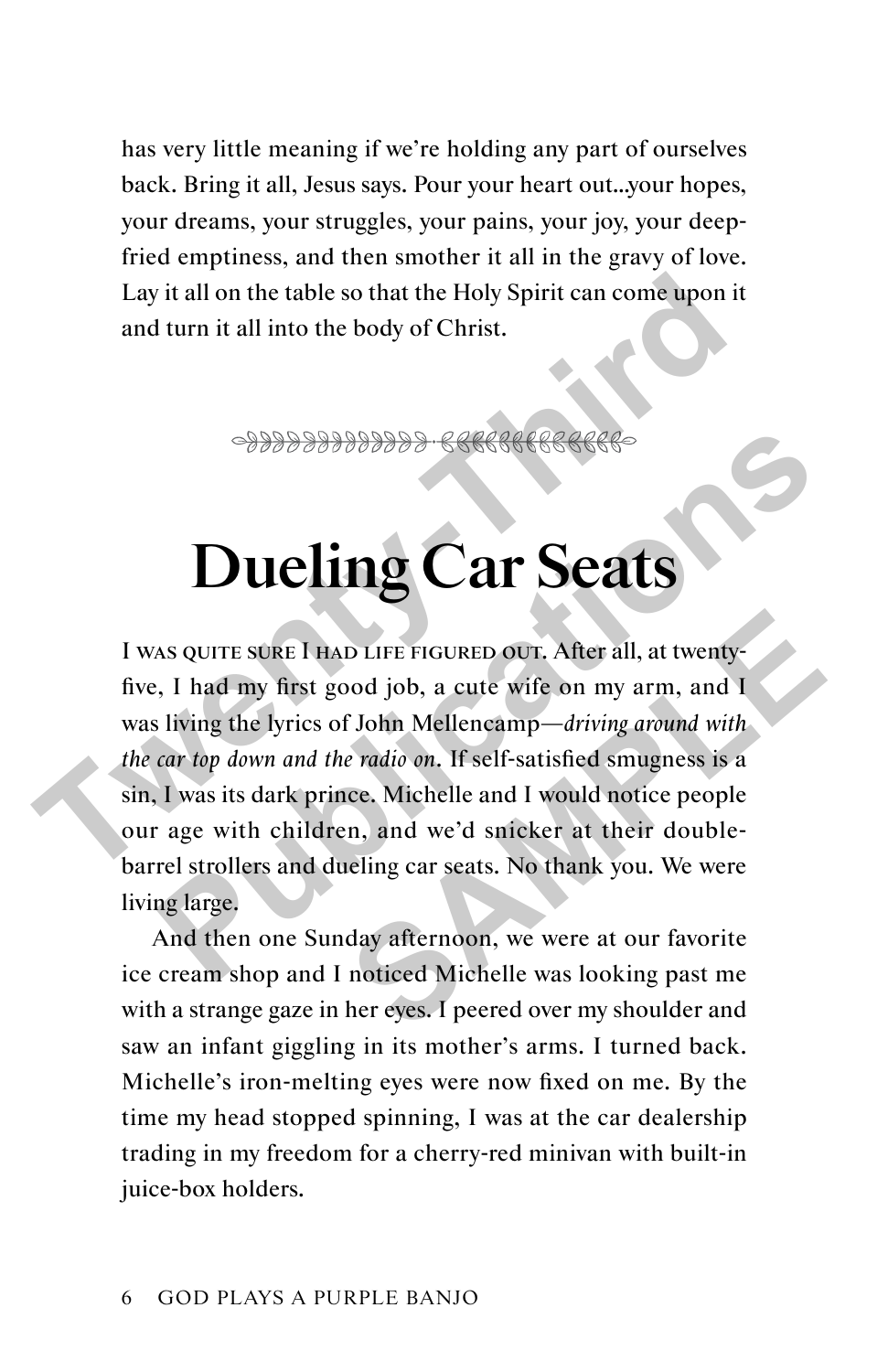I was changing. Not just on the outside, but on the inside. My sense of self, my identity, was changing. I would walk out in public proudly swinging a Pooh Bear diaper bag and flip a spit rag over my shoulder like I had once carried soccer cleats. My perspectives and priorities were changing. This one little life was having a profound impact on me. Michelle, of course, was going through a similar identity shift, but it seemed so natural with her. She had always been a gentle, nurturing soul; I had not.

Sometimes I wonder if parenthood changed Mary and Joseph. How could it not? Did they feel as ill-equipped and inadequate as I did? I imagine they felt as joyful and thankful, but did they also feel as unworthy and insecure? And then I wonder…what if they weren't the first people God asked? Simply asking the question feels a little sacrilegious, but what if Mary wasn't the first person God asked to bring Christ into the world? What if God had been asking people all along, but Mary was the first with the faith, courage, and heart to say yes? And what if Mary wasn't the last? What if God has been asking each of us ever since, "Will you change your vision for yourself and give me life within you?" My perspectives and priorities were changing. This one little<br>life was having a profound impact on me. Michelle, of course,<br>was going through a similar identity shift, but it seemed so<br>natural with her. She had always been had not.<br>
Sometimes I wonder if parenthood changed Mary and<br>
Seeph. How could it not? Did they feel as ill-equipped and<br>
nadequate as I did? I imagine they felt as joyful and thank-<br>
il, but did they also feel as unworthy hey weren't the first people God asked?<br>uestion feels a little sacrilegious, but what<br>rst person God asked to bring Christ into<br>Jod had been asking people all along, but<br>with the faith, courage, and heart to say<br>ury wasn't

In the gospel, people are all abuzz. They share our eagerness as they await their savior. "What should we do? How should we prepare?" they ask John the Baptist. And John says, "Flood Facebook with trite memes and baby photos." No, John the Baptist says, "If you have two cloaks, give one to somebody who has none. Do the same with your food. Basically, make some room in your heart to have compassion for others." I guess that's still the message today. If we really want to experience Christ alive in our world, we need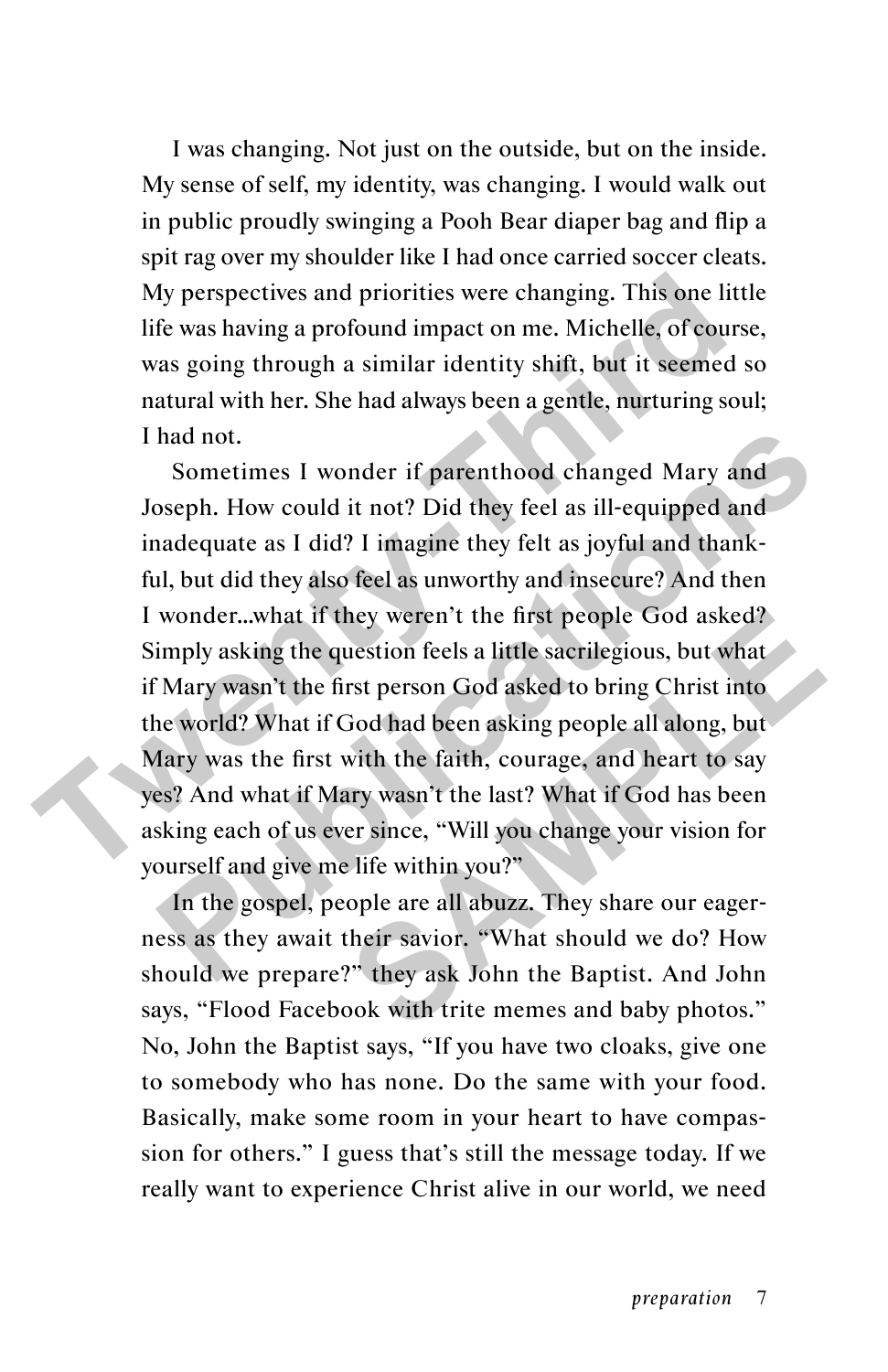to change our perspectives and priorities. Make room in our hearts for a whole lot of love.

# **Mmm, the Smell of Manual Labor**

In 1972 I was a wily eight-year-old with a baseball glove hanging on the handlebars of my bicycle. I needed to step on a cinder block to actually get on the bike, and my feet barely touched the pedals, but I was proud as punch. Life was pretty good, very nearly a cliché. As a small kid in a small town, I had the privilege of being oblivious to the turmoil going on in the world around me during those years—the war in Vietnam, the fight for racial equality, the Cold War with its nuclear threat, and the leaked Pentagon Papers. My biggest concern was saving enough coins to purchase my next Matchbox car. **TWELT AND STAND SECUTE CONTROLL SET AND SET AND SET AND SET AND SET AND SET AND SET AND SET AND SET AND SET AND SET AND SET AND SET AND SET AND SET AND SET AND SET AND SET AND SET AND SET AND SET AND SET AND SET AND SET A PUBLICATE CONTRACTS CONTRACTS CONTRACTS (DESCRIPTIONS)**<br>
1972 I was a with effert year-old with a baseball glove<br>
NGING ON THE HANDLEBARS OF MY BICYCLE. I needed to<br>
2 on a cinder block to actually get on the bike, and my NDLEBARS OF MY BICYCLE. I needed to<br>to actually get on the bike, and my feet<br>dals, but I was proud as punch. Life was<br>rly a cliché. As a small kid in a small<br>lege of being oblivious to the turmoil<br>around me during those ye

Life was considerably harder for my father. He was a young carpenter working long days and late nights to support his wife and four children. I barely saw him. He left each morning long before I rolled out of bed, came home for dinner with the family around 6 pm, and then worked again in the evenings well past my bedtime. But he was my hero, and we had two wonderful, glorious embraces every day. As the clock ticked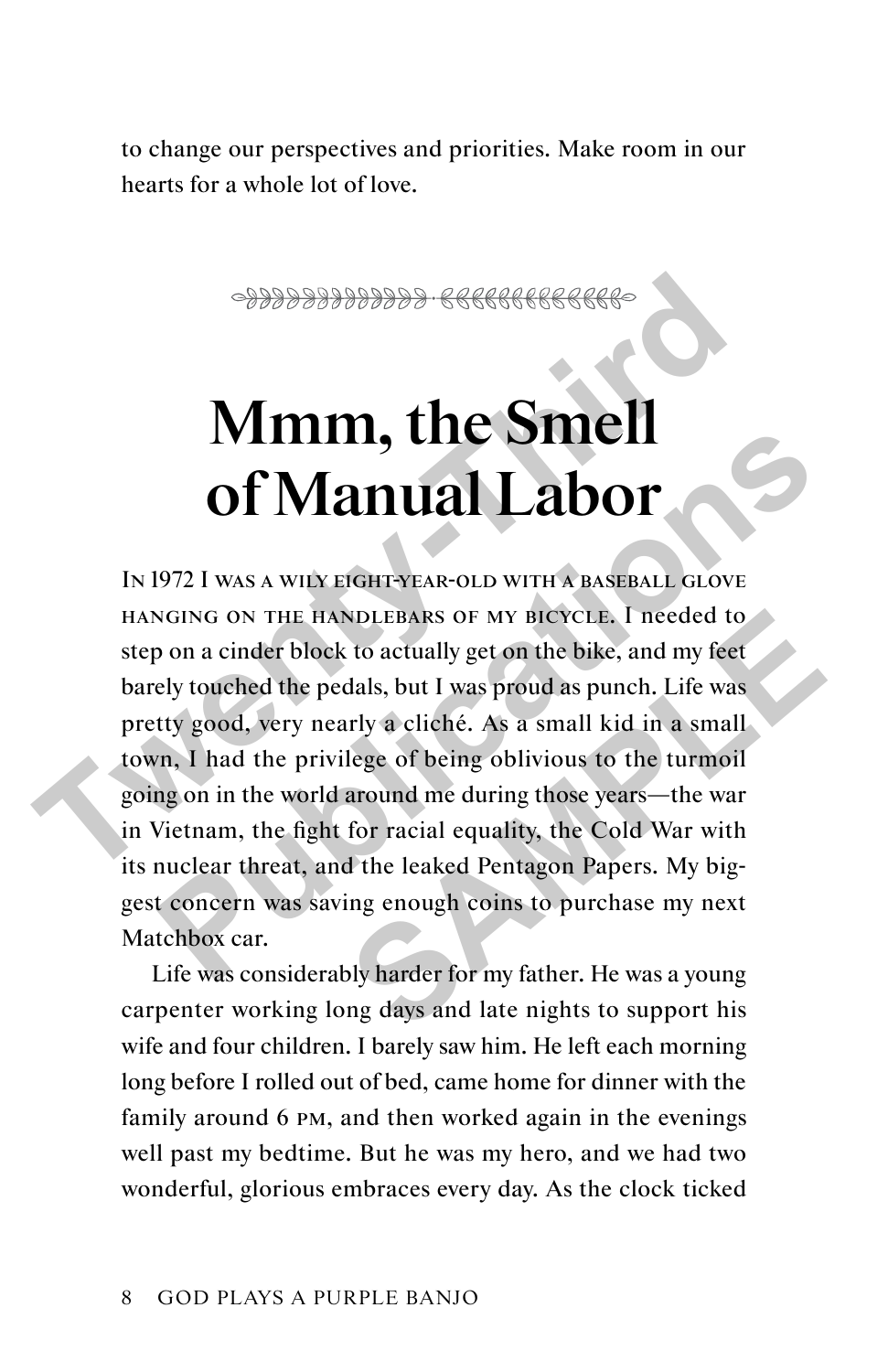past 5:30, I would hang out near our back door, waiting impatiently for the sound of his truck in the driveway. When he walked through the door, I'd leap into his strong arms and fill my nose with the smell of sawdust and sweat. Later in the evening, proudly dressed in Green Bay Packers pajamas, I'd make a bare-footed dash across the yard to Dad's workshop to say goodnight and get a hug. Again, I'd breathe in the distinct scent of oak or maple or pine blended with human perspiration. This was no store-bought cologne; it was one hundred percent all-natural perfume.

In my mind, this is how love smelled, and this is what men did; they loved their children and they worked hard to support their families. If something was made better, when the kitchen was remodeled or the church was painted, when old cars were fixed or new trees were planted, it was because someone rolled up his sleeves and got to work. Nothing happened by itself. Behind everything that worked were people who worked, people who loved their children and set down tools to give them hugs. evening, proudly dressed in Green Bay Packers pajamas, I'd<br>make a bare-footed dash across the yard to Dad's workshop to<br>say goodnight and get a hug. Again, I'd breathe in the distinct<br>scent of oak or maple or pine blended on. This was no store-bought cologne; it was one hundred<br>ercent all-natural perfume.<br>In my mind, this is how love smelled, and this is what men<br>id; they loved their children and they worked hard to support<br>neir families. I

It was in this era, in the tension between down-home values and an increasing awareness of an unjust world, that Pope Paul VI gave us these famous words: "If you want peace, work for justice." This was and remains powerful and sage wisdom. He could have said if you want peace, pray for justice, or promote justice, or pursue justice, or vote for justice, or even fight for justice. All would have been appropriate. But the verb the Holy Father chose was *work*, work for justice. is external that was painted, when old cars were<br>replanted, it was because someone rolled<br>foot to work. Nothing happened by itself.<br>that worked were people who worked,<br>heir children and set down tools to give<br>is their chil

The word "work" is powerful on three levels: it is active, it is constructive, and it is personal. We can and should pray, promote, pursue, and vote for justice, yes, but it's not enough.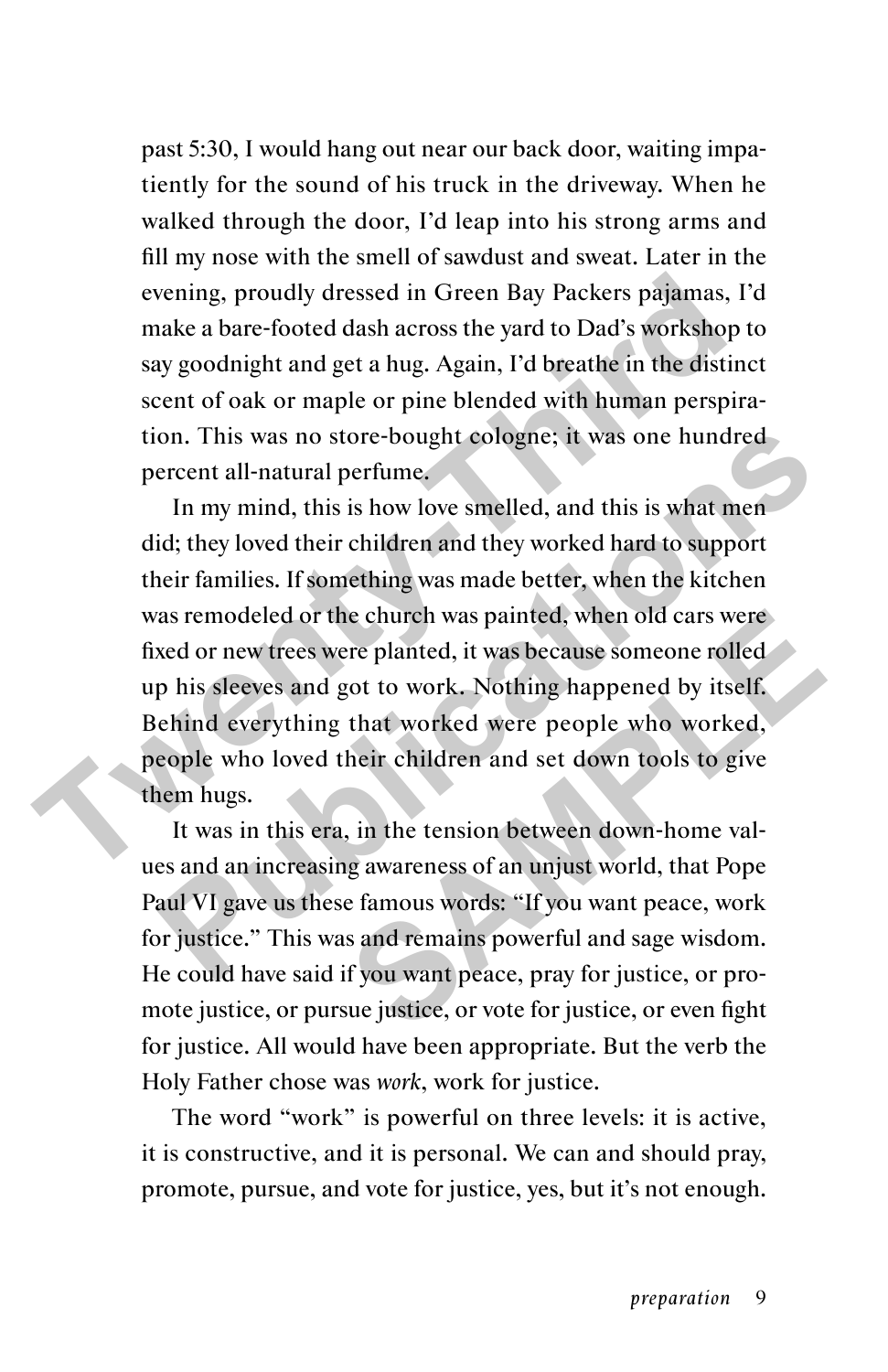As St. James writes, faith without good works is dead (James 2:14–26). It's empty, meaningless. If we want peace, it is not enough to talk about it. We are called to put our faith into action, to grab hammers and shovels, to put our backs into our labor, and to work to advance justice for all humanity. This is what Christian disciples do—they work.

Second, the word "work" invokes a spirit of being constructive. Almost all public dialog lately is destructive. It tears people down by criticizing, condemning, and complaining. Work, in the tradition of the carpenter's son, is about building something good. If we want peace, we must build justice.

And third, the word "work" makes it personal. Work not only requires something *from* us; it requires something *of* us. We have to give of our own time and energy, of our own selves. "Do you love me?" Jesus asks Peter. "Yes, Lord, you know that I love you." "Then feed my lambs. Tend my sheep," Jesus says. Go out in the world and get to work. In a representative democracy, we too easily buy into the illusion that we can change the world by electing others to bring about justice without ever having to roll up our own sleeves or get our hands dirty. But we cannot be disciples by proxy. We have to do it ourselves. our labor, and to work to advance justice for all humanity.<br>This is what Christian disciples do—they work.<br>Second, the word "work" invokes a spirit of being con-<br>structive. Almost all public dialog lately is destructive. I ple down by criticizing, condemning, and complaining.<br>
rk, in the tradition of the carpenter's son, is about build-<br>
something good. If we want peace, we must build justice.<br>
And third, the word "work" makes it personal. W it time and energy, of our own selves. "Do<br>
ss Peter. "Yes, Lord, you know that I love<br>
lambs. Tend my sheep," Jesus says. Go<br>
get to work. In a representative democ-<br>
into the illusion that we can change the<br>
ers to bring

Not all of us can work for justice. The sick, the aging, those with mental illness, victims of abuse and human trafficking, children, the preborn…these people are unable to work for justice, so they need us to work all the harder on their behalf. Yes, we should pray for them, vote for them, and even fight for them. But mostly, they need us to work for them. To work in a way that is active, constructive, and personal.

Christianity is a working faith. Whatever you *do* for the least, Jesus said, you *do* for me. Do the hard work. Break your